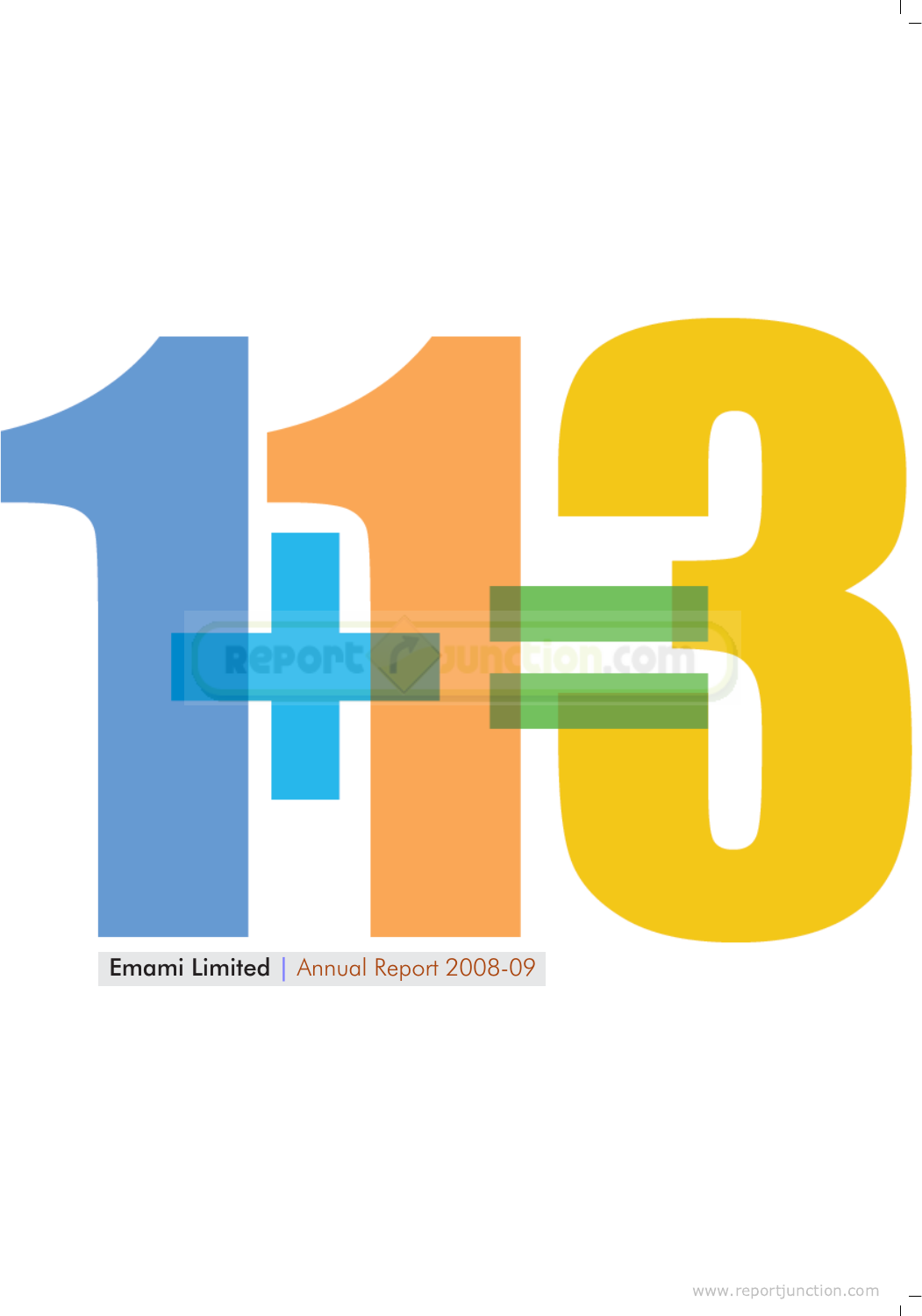# Corporate information

#### Chairman

Shri R.S. Agarwal

## Managing Director

Shri Sushil Kr. Goenka

### **Directors**

Shri R.S. Goenka Shri Viren J. Shah Shri K.N. Memani Shri S.K. Todi Shri S.N. Jalan Shri K.K. Khemka Padmashree Vaidya S. Chaturvedi Shri Mohan Goenka Shri A.V. Agarwal Shri H.V. Agarwal

### Company Secretary & Sr. GM-Legal

Shri A.K. Joshi

#### Auditors

M/s S.K. Agrawal & Co *Chartered Accountants*

## Bankers

Canara Bank ICICI Bank Ltd. State Bank of India The Hongkong and Shanghai Banking Corporation Limited

### Registered office

Emami Tower 687, Anandapur, EM Bypass Kolkata 700 107, West Bengal Phone: +91-33-6613 6264 Fax: +91-33-6613 6600 [E-mail: contact@emamigroup.com](http://www.reportjunction.com)

## **Works**

Kolkata **Pondicherry** Guwahati Vapi Pantnagar Talasari

Silvassa

# **Contents**

Reassuring numbers  $02$  10-year highlights  $05$  Board of Directors  $06$  Joint promoters' overview  $20$ MD's review  $24\;$  Our strengths  $26\;$  Management Discussion and Analysis  $28\;$  Brand Emami  $32\;$ International business  $47$  Emami's success drivers  $48$  Risk management  $52$  Corporate Governance Report  $54$  Directors' Report  $71$  Auditors' Report  $79$  Balance Sheet  $82$  Profit and Loss account  $83$ Schedules  $84\,$  Cash Flow statement  $103\,$  Balance Sheet abstract  $105\,$  Consolidated accounts  $106\,$ Statement pursuant to Section 212

*Notes: With a view to have better understanding of business, references and comparisons in this annual report have been made with respect to consolidated financial numbers except Directors' Report, unless mentioned otherwise.*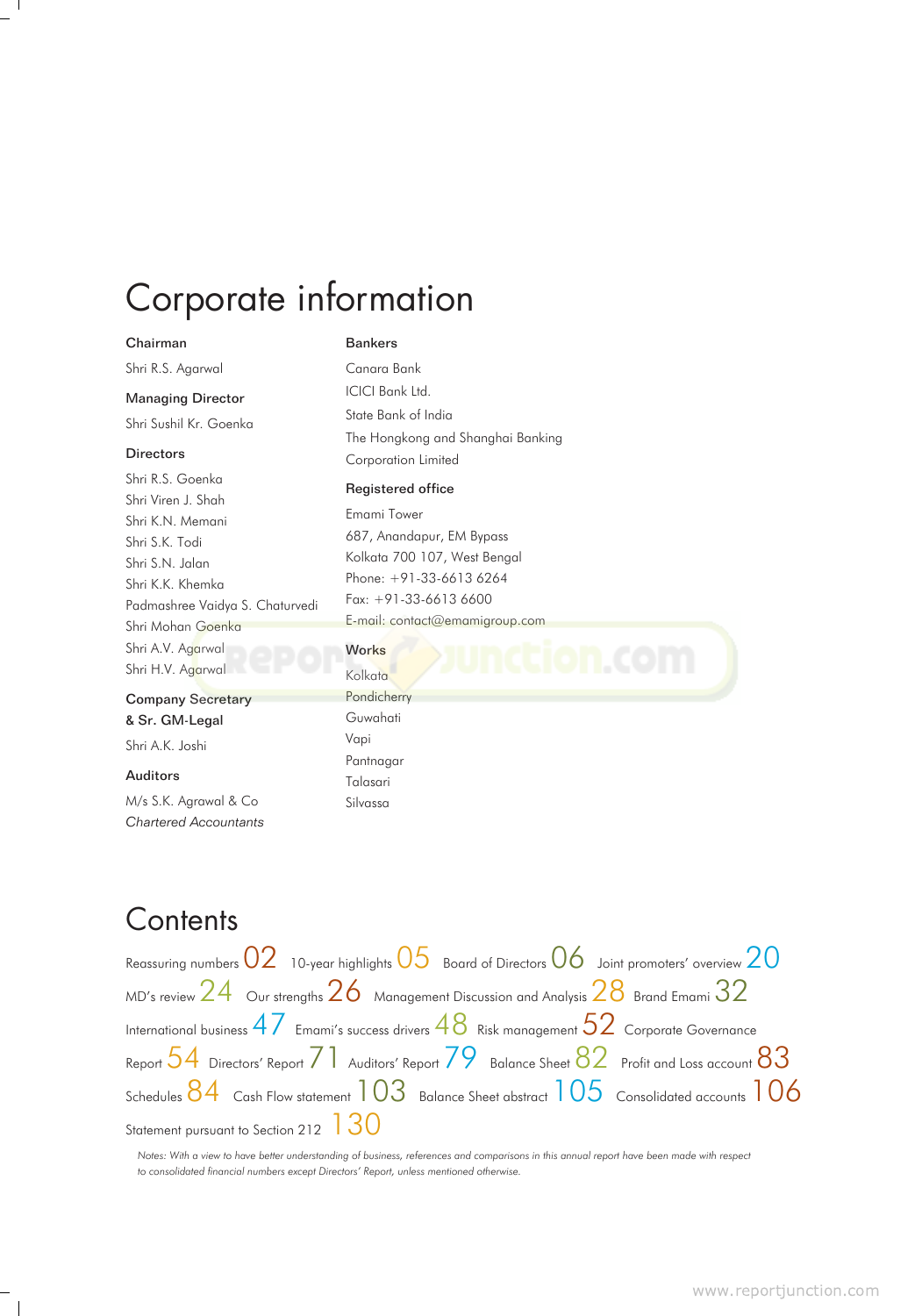- Emami, a prominent FMCG company, delivering innovative products based on holistic ayurvedic recipes, using modern scientific practices
- Zandu, a century-old company delivering ayurvedic, ethical and generic products based on strict ayurvedic protocols
- **Z** Emami and Zandu represent a synthesis of operational, marketing and cultural competencies, facilitating the delivery of innovative and effective products, [converging modern-day technologies a](http://www.reportjunction.com)nd strong ayurvedic wisdom and protocols
- **The two brands complement each other's** strengths
- **7** The projected aggregate is larger than the sum of individual constituents, enjoying a multiplier effect on business and consequent shareholders' wealth

**Z** Emami plus Zandu, one plus one. Not just two, but three.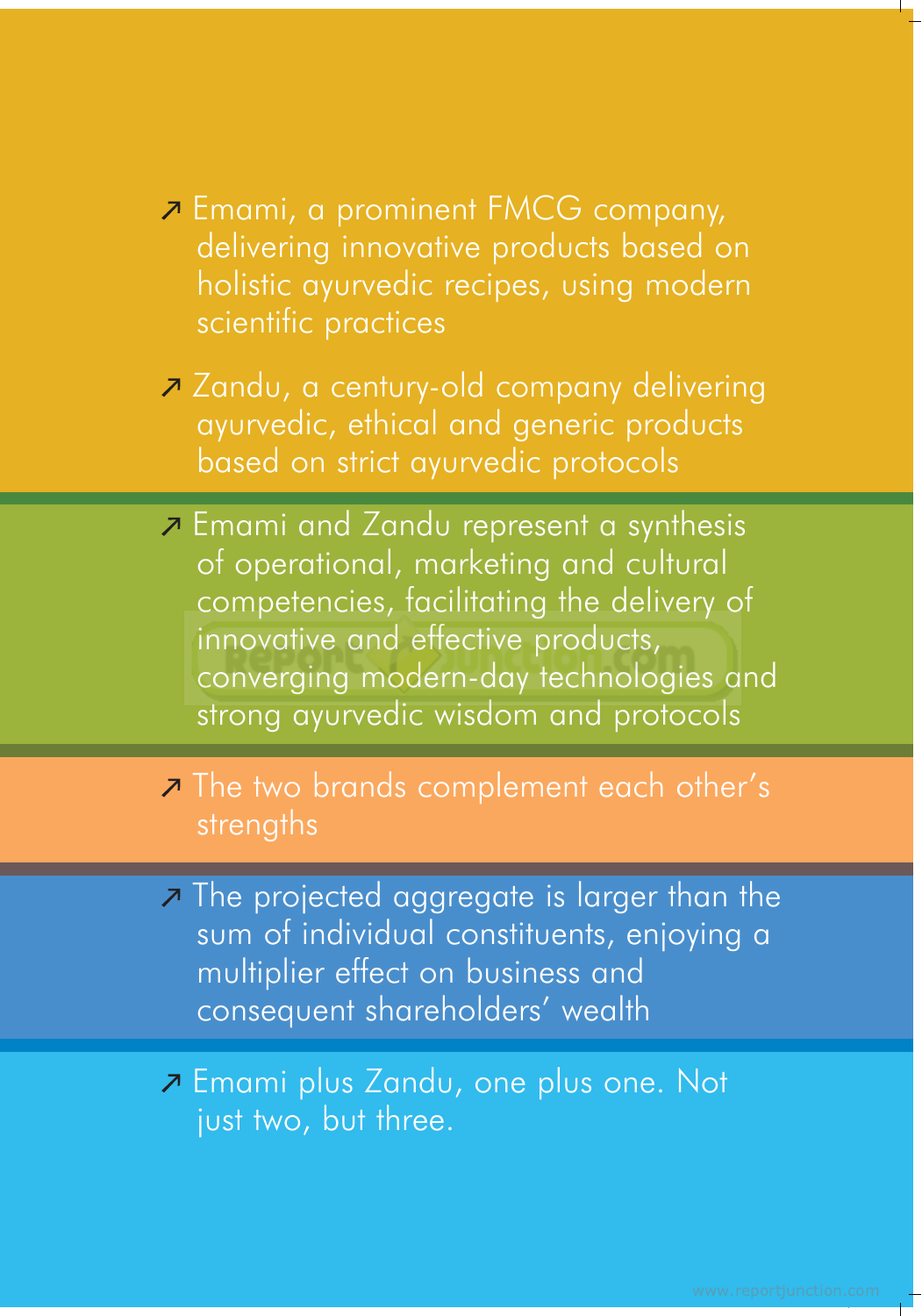# Reassuring numbers



 $\Box$ 

 $\mathbf{I}$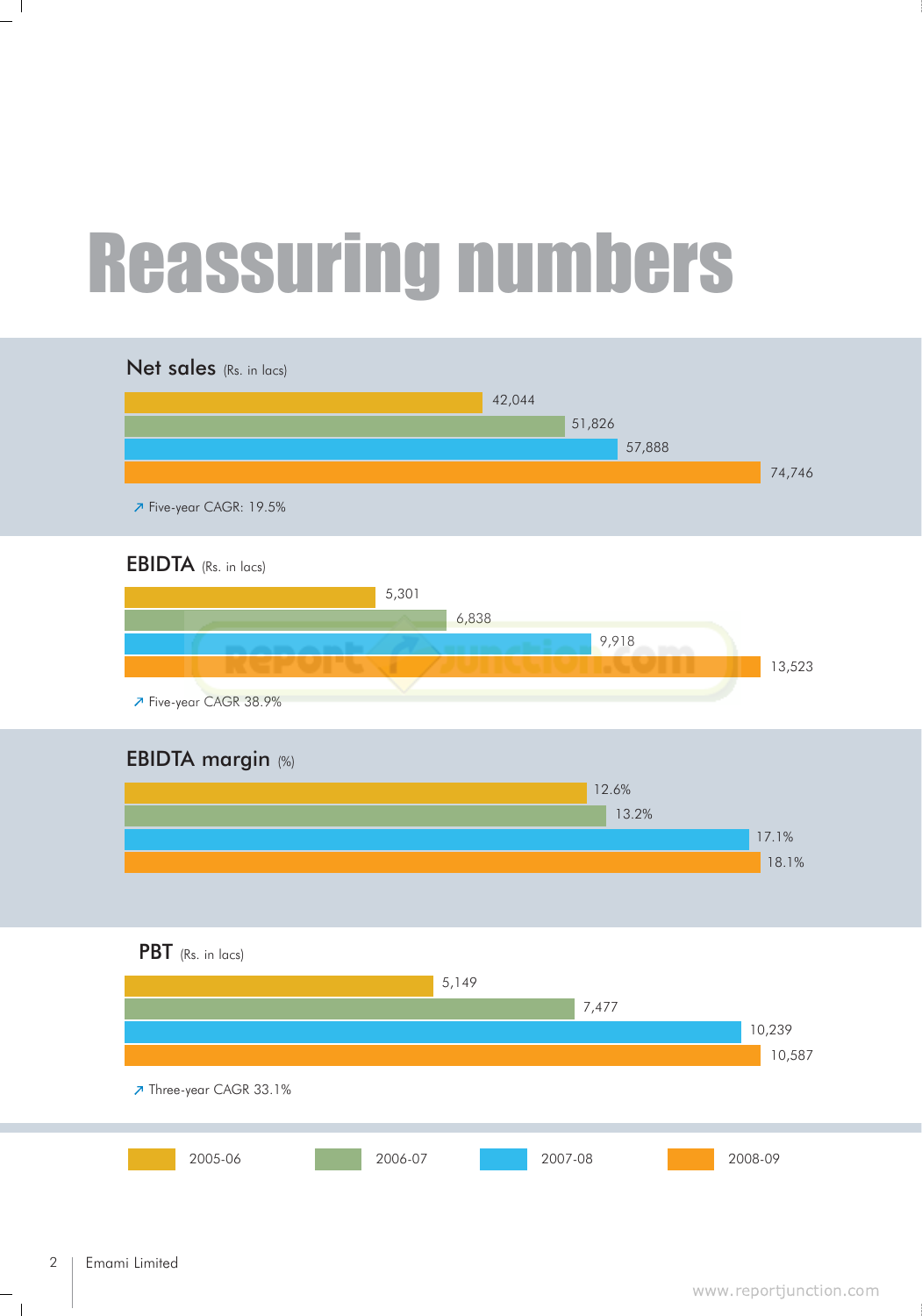

2005-06 2006-07 2007-08 2008-09

 $\mathbf{L}$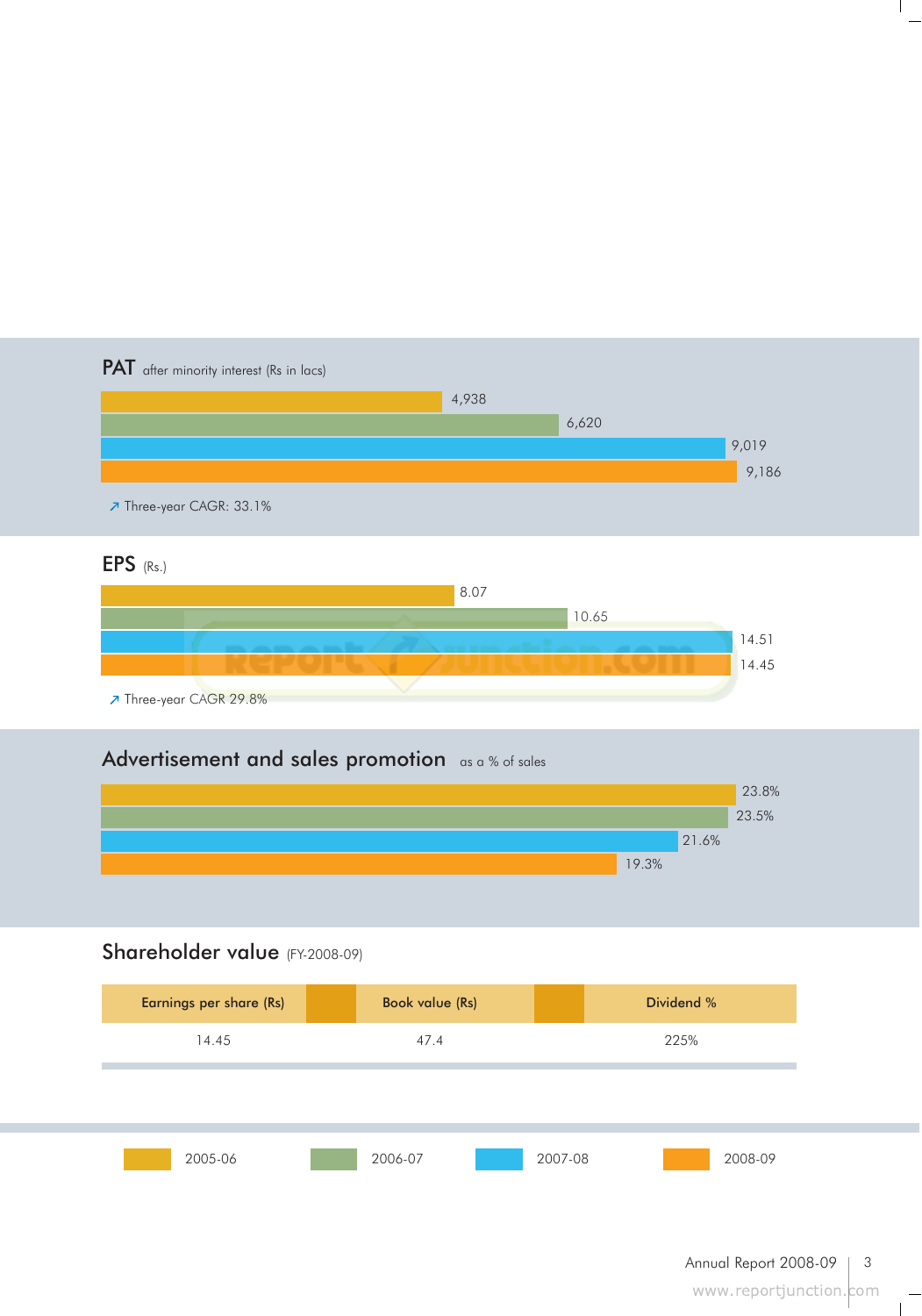# India's FMCG industry grew 14.8% in 2008-09, Emami grew 29.1%

## **Corporate**

- Turnover increased 29.1% from Rs. 578.9 cr in 2007-08 to Rs. 747.5 cr
- Exports grew 60% from Rs. 63.5 cr in 2007-08 to Rs. 101.6 cr, the slowdown notwithstanding
- EBIDTA grew 36.3% to Rs. 135.2 cr in 2008-09
- EBIDTA margin strengthened from 17.1% in 2007-08 to 18.1%
- Profit after tax at Rs. 91.9 cr increased marginally, despite higher incidence of interest on acquisition
- $\overline{Z}$  Acquired a controlling stake of 68.9% in The Zandu Pharmaceutical Works Limited in November 2008
- Consolidated FMCG and realty businesses of Emami and Zandu in separate listed entities through de-merger under a court sanctioned scheme of arrangement
- [Ranked 179th among BT-500 most valuable companies of India in private sector as per a survey](http://www.reportjunction.com) conducted by *Business Today* in November 2009
- Raised equity of Rs. 310 cr through QIP in July 09

## Operations and marketing

- Navratna Oil, Boroplus Antiseptic Cream, Fair & Handsome fairness cream for men and Zandu Balm continued to enjoy number one status in their respective categories
- $\bar{Z}$  Boroplus Antiseptic Cream continues to be the largest selling antiseptic cream not only in India, but also in Ukraine, Russia and Nepal
- Fair & Handsome became the number one UAE brand in men's face care
- 7 Launched new products like Navratna Extra Thanda Oil, Navratna Lite Oil, Boroplus Summer Lotion, Pureskin Glycerine Soap and Vasocare Petroleum Jelly across multiple categories
- $\overline{Z}$  Zandu balm and Boroplus ranked 62<sup>nd</sup> and 77<sup>th</sup> among India's most trusted brands across all categories (Source: Brand Equity Survey of *The Economic Times*, 2009)
- $\overline{P}$  Himani Fast Relief's advertisement won the Goafest 2009 awards, the Oscars of Indian advertising
- $\overline{Z}$  Navratna was awarded the best packaging award by Paper Film & Foil Converters Association
- State-of-the-art manufacturing unit enjoying 10 years excise and income tax exemption started production at Abhoypur in Guwahati
- Abhoypur unit received ISO 9001:2008, ISO 14001:2004 and ISO 18001:2007 certification
- $\overline{Z}$  Zandu balm production commenced in a new plant in Pantnagar (Uttaranchal) in May 2009 with a 10-year excise and income tax exemption
- Roped in E&Y and initiated project 'Navodaya' for improved sales and distribution and supply-chain management
- $\lambda$  Initiated steps for cost reduction and margin improvements in Zandu
- $\overline{Z}$  Commenced integrating each facet of Zandu's business marketing, R&D, supply chain, sales and distribution, procurement, operations and HRD with Emami's

 $\mathbf{I}$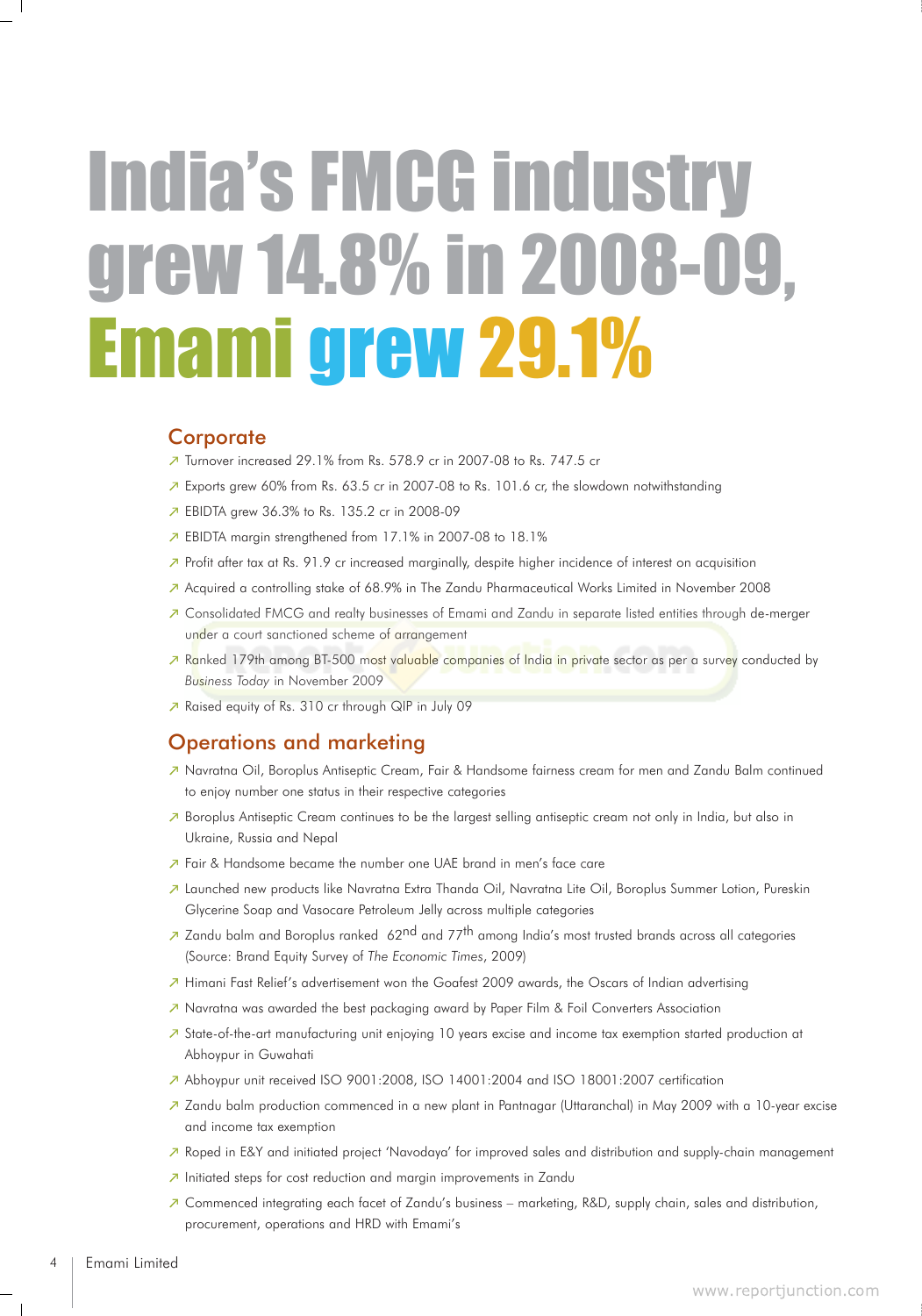# 10-year highlights

Particulars 2008-9 2007-8 2006-7 2005-6 2004-5 2003-4 2002-3 2001-2 2000-1 1999-0 OPERATING RESULTS Net Sales 74,746 57,888 51,826 42,044 31,125 30,678 29,515 24,728 23,596 14,719 EBIDTA 13,523 9,918 6,838 5,301 3,449 2,590 2,511 2,857 2,862 2,109 PBT 10,587 10,239 7,477 5,149 3,199 2,533 2,155 1,797 2,079 1,786 PAT (after minority interest) 9,186 9,019 6,620 4,937 2,975 2,199 1,867 1,712 2,070 1,706 Dividend incl Tax 3,983 3,272 2,853 1,395 697 190 158 129 160 162 FINANCIAL POSITION Fixed Assets (Net Block) 64,946 9,229 8,137 5052 4,975 4,712 3,353 3,185 2,554 1,666 Current Assets, Loans and Advances 24,232 33,748 17,318 14,161 11,829 11,509 10,087 10,465 11,407 5,996 Current Liabilities & Provisions 17,896 13,307 6,209 5,774 2,886 2,420 1,531 895 642 682 Net Current Assets 10,336 20,441 11,110 8,387 8,943 9,089 8,556 9,570 10,765 5,314 Liquid Investments 2,323 8,233 6,500 8,000 4,700 Other Investments 3,267 3,172 1,270 1,361 1,130 1,130 1,461 1,187 620 214 TOTAL ASSETS 75,216 41,075 27,016 22,800 19,748 14,931 13,369 13,942 13,939 7,194 Share Capital - Equity [1,313 1,243 1,243 1,223 1,223 1,123 562 582](http://www.reportjunction.com) 582 562 - Preference - 8 - 8 - - - - - - - - 250 250 Reserves & Surplus 28,799 26,981 21,680 17,923 14,394 8,987 7,668 5,673 4,295 1,653 Equity Shareholders' Funds 30,112 28,224 22,923 19,146 15,617 10,110 8,230 6,255 4,877 2,215 Minority Interest - 48 - - - - - - - - Loan Funds 44,508 12,580 3,836 3,369 3,624 4,364 4,775 7,401 8,812 4,729 Deferred Tax (Net) **596** 215 258 285 506 457 364 286 CAPITAL EMPLOYED 75,216 41,075 27,016 22,800 19,747 14,931 13,369 13,942 13,939 7,194 KEY RATIOS Return on Shareholders' Funds (%) 30.38 31.96 28.88 25.79 19.01 21.72 24.81 27.37 42.42 77.03 Return on Capital Employed (%) 12.16 21.96 24.50 21.66 15.04 14.71 15.27 12.28 14.84 23.71 Debt - Equity Ratio 1.48 0.45 0.17 0.18 0.23 0.43 0.58 1.18 1.81 2.14 Total Outside Liabilities to Net Worth 2.07 0.92 0.44 0.51 0.44 0.70 0.80 1.37 1.94 2.44 EBIDTA Margin 18.09 17.13 13.19 12.61 11.08 8.44 8.51 11.55 12.13 14.33 Net Profit Margin 12.24 15.58 12.77 11.75 9.54 7.16 6.92 6.92 8.77 11.58 Interest Cover 6.44 N.A. N.A. N.A. N.A. N.A. 17.20 3.25 4.27 9.72 EQUITY SHARE DATA Earnings per Share (Rs) 14.45 | 14.45 | 14.51 | 10.65 | 8.06 | 5.23 | 3.92 | 3.32 | 3.05 | 3.69 | 3.04 Dividend per Share (Rs)  $\begin{array}{|c|c|c|c|c|c|c|c|c|} \hline \end{array}$  5.26 5.26 4.59 2.28 1.14 0.34 0.28 0.20 0.20 0.22 0.22 No. of Shares (In Lacs) | 621.45 | 621.45 | 621.45 | 611.50 | 611.50 | 561.50 | 56.15 | 56.15 | 56.15 | 56.15 Book Value per Share (Rs) 47.38 45.42 36.89 31.31 25.54 18.01 14.66 11.14 8.69 3.94

### Note:

With J.B. Marketing and Finance Limited merging with the Company with effect from April 1, 2006, figures for 1999-2000 and thereafter includes J.B. Marketing and Finance figures also for comparison.

*(Rs. in lacs)*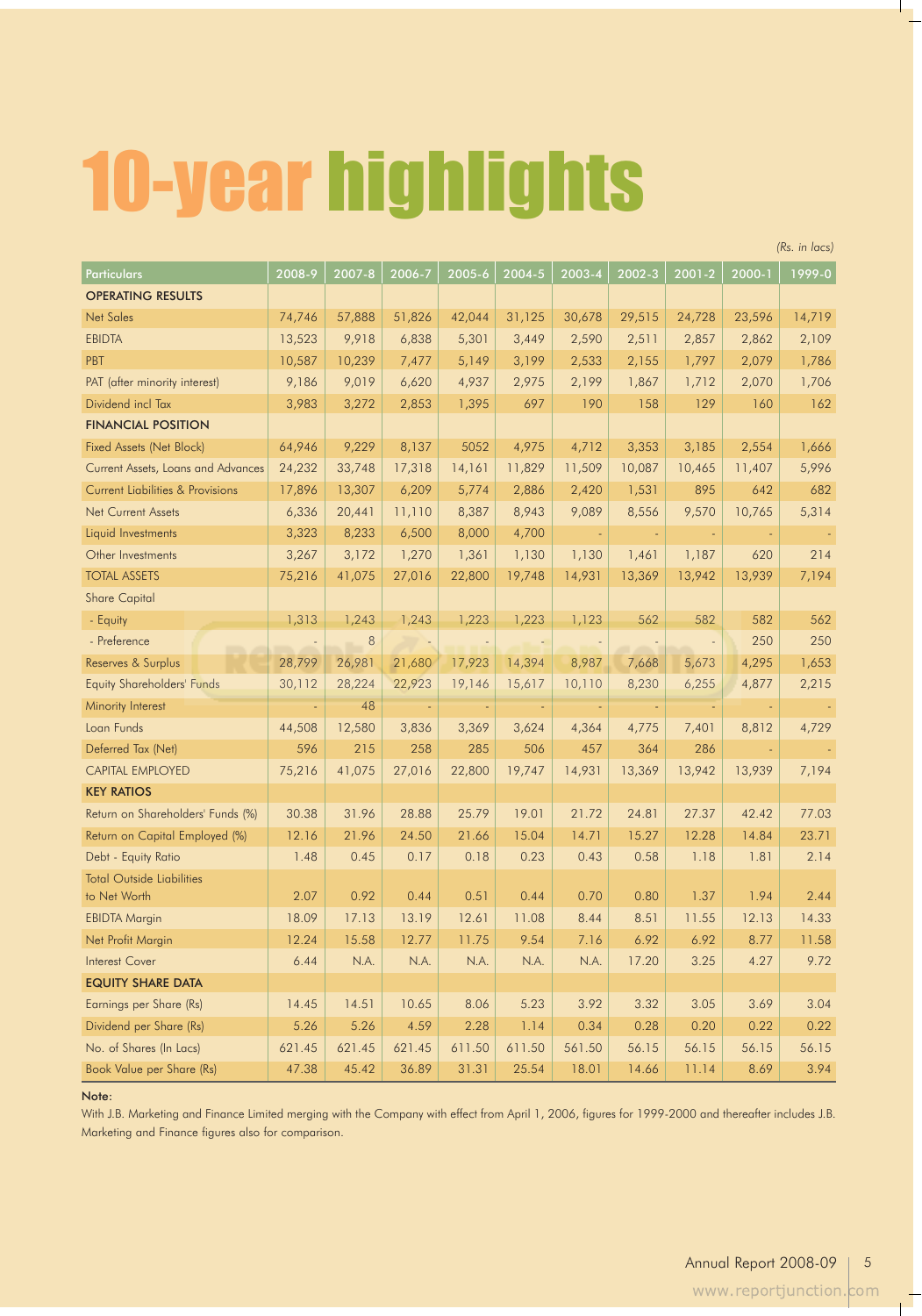# Board of Directors



Shri Radhe Shyam Agarwal, Executive Chairman, 63 years, is a chartered accountant, company secretary and LLB. Started his career as a senior executive in the Birla Group. In 1974, Joint-ventured with Shri R. S. Goenka to set up an ayurvedic medicine and cosmetic manufacturing unit in Kolkata, West Bengal. He is an eminent industrialist with vast experience in strategic planning, corporate affairs and finance.

Board member of several companies like The Zandu Pharmaceutical Works Ltd, Emami Paper Mills Ltd, Emami Realty Ltd, AMRI Hospitals Ltd, South City Projects (Kolkata) Ltd, Bengal NRI Complex Ltd, Rupa & Co Ltd, Committee Member of Shree Vishudhanand Hospital & Research Institute, Nagrik Swastha Sangha and Trustee of Emami Foundation, Maa Foundation, Anamika Kala Sangam Trust and Banshilal Janki Devi Agarwal Trust. Also served as a Director on the Board of West Bengal Industrial Development Corporation and President of Merchants' Chamber of Commerce (MCC)



Shri Radhe Shyam Goenka, Director, 62, is an MCom and an LLB. Started career in 1970 with the Birla Group. Expert in taxation, strategic planning, corporate affairs and financial planning. Joint-ventured with Shri R. S. Agarwal to set up an ayurvedic medicine and cosmetics manufacturing unit in Kolkata, West Bengal in 1974.

[Board member of several companies such as The Zandu Pharmaceutical Works L](http://www.reportjunction.com)td, Emami Paper Mills Ltd, AMRI Hospitals Ltd and South City Projects (Kolkata) Ltd, among others.

Trustee in Emami Foundation, Maa Foundation, Shree Vishudhanand Hospital Trust, Keshardeo Ratni Devi Goenka Trust, Banshilal Janki Devi Agarwal Trust, Bhagatram Charitable Trust, Maa-Rashtra Prathisthan, Mumbai and Vision Care Research & Education Foundation. He is the Chairman (Research & Seminar) of Shree Vishudhanand Hospital & Research Institute and committee member of Shri Shikshayatan Secondary School, Nagrik Swastha Sangha and the Indian Cancer Society.



Shri Sushil Kumar Goenka, Managing Director, 53, is a commerce graduate. Joined Emami Group following graduation. Enjoys rich industry experience.

Secretary of Aradhana Trust, Vishwa Jagriti Mission Trust (Kolkata) and Vivekananda Hospital and Research Centre, Kolkata. Former president of Lions Club of North Calcutta and a member of Shri Ramkrishna Matrimangal Pratishthan, Ariadaha. Drives production, operations, human resources, distribution, public relations and strategy of Emami Limited.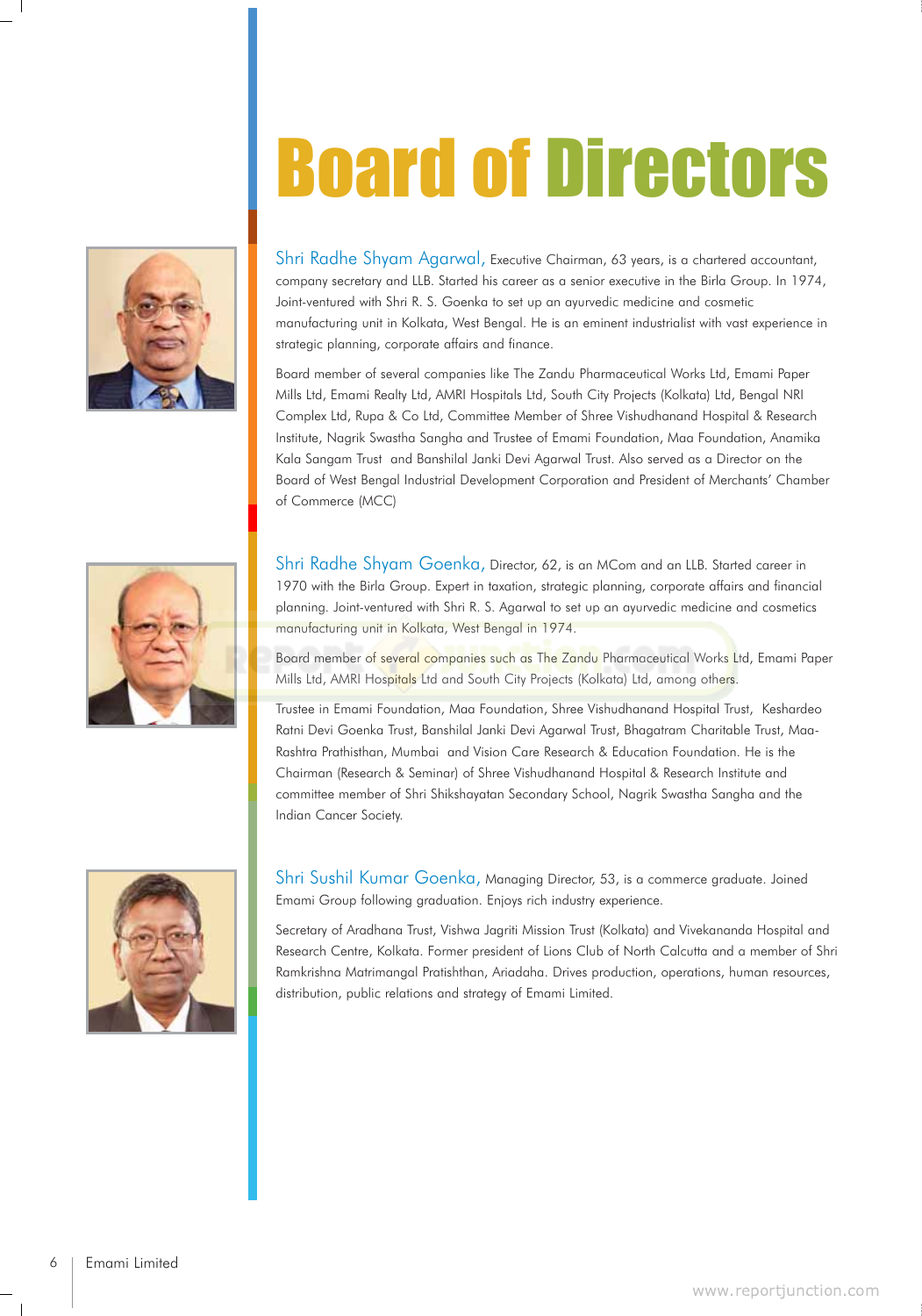Shri Viren J. Shah, Director, 83, is an AMP (Harvard Business School), U.S.A. with special expertise in General Business Management.

Served as Governor of West Bengal from December 1999 to December 2004. Member of Parliament (Lok Sabha and Rajya Sabha) for 16 years and several parliamentary committees. He was the Chairman of Mukund Limited for 27 years.

Former president of ASSOCHAM, IMC and other associations. Served as a Director on the Board of several companies, besides being a member on the Board of Trustee of the Asiatic Society. He is a Non-executive Independent Director of Emami Limited.

Shri K.N. Memani, Director, 70 is a senior chartered accountant. He is a former Chairman and Country Managing Partner of Ernst & Young, India, and was the member of Ernst & Young Global Council for a decade.

Specialises in business and corporate advisory, foreign taxation and financial consultancy, among others, and is consulted on corporate matters by several domestic and foreign companies. Was associated with several multinational companies in setting up businesses in India.

Member of sever[al boards of public limited companies viz Chambal Fertilisers & Chemicals Ltd,](http://www.reportjunction.com) DLF Ltd, Great Eastern Energy Corporation Ltd, HEG Ltd, HT Media Ltd, ICICI Venture Fund Management Company Ltd, India Glycol Ltd and JK Lakshmi Cement Ltd, among others, Chairman and member of audit committees and other committees of several companies.

Co-Chairman of Expert Committee constituted by the Ministry of Corporate Affairs for the amendment of the Companies Act. Served in External Audit Committee (EAC) of the International Monetary Fund for two consecutive years and was appointed the Chairman of EAC for 1999-2000. The only Indian appointed in this committee by IMF.

Chairman of quality review board constituted by the Ministry of Company Affairs and associated with various Chambers of Commerce. Former President of PHD Chamber of Commerce and Industry, former Chairman of American Chamber of Commerce in India, former President of FIEO and Indo American Chamber of Commerce.

Currently, member of managing committees of PHD Chambers of Commerce, Assocham, FICCI, American Chamber of Commerce and Indo American Chamber of Commerce. Board member of reputed management schools, foundations and charity institutions. He is a Non-Executive Independent Director of Emami Limited